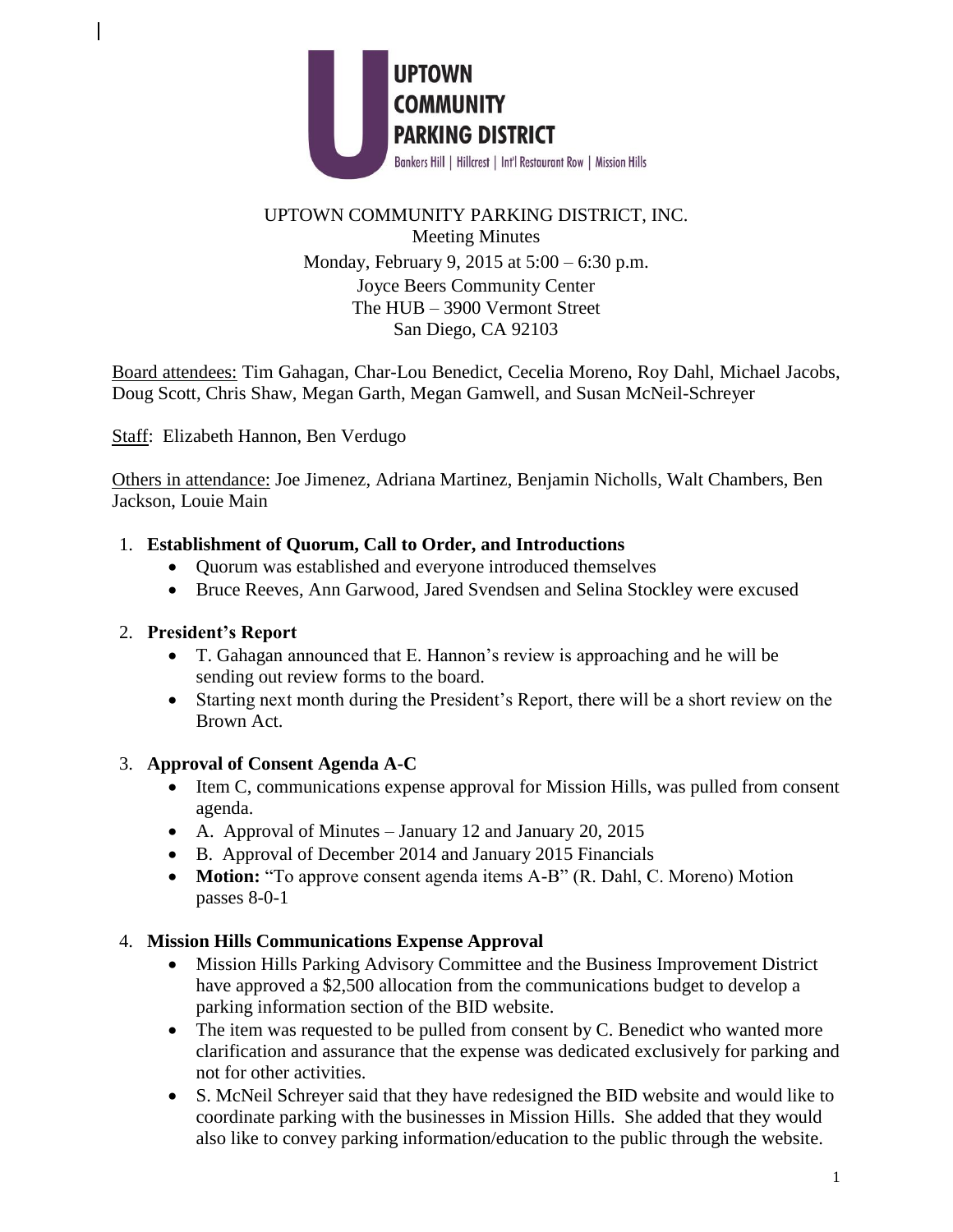UPTOWN COMMUNITY PARKING DISTRICT, INC. MEETING MINUTES CONT. February 9, 2015

> • **Motion:** "To approve \$2,500 for Mission Hills to develop a parking information section of the BID website" (S. McNeil-Schreyer, C. Moreno) Motion passes 8-0-1

## 5. **Hillcrest Parking Committee Expense Allocation** (Action Item)

- C. Benedict arrived to the meeting.
- R. Dahl reported that the Hillcrest Parking Committee approved an additional \$8,000 towards the pilot of the Hillcrest Lunch Trolley which will start in May and run through July. Because of the three month run, additional funds will be needed for trolley operations.
- **Motion:** "To authorize allocating an additional \$8,000 (for a total allocation of \$23,000) towards a three month pilot of the Hillcrest Lunch Trolley." (R. Dahl, C. Moreno) Motion passes 6-0-4, 4 abstentions (C. Shaw, M. Garth, C. Benedict, T. Gahagan)

## 6. **Smart Meters / Technology** (Information Item)

- Adrian Granda with Councilmember Gloria's office was in attendance to discuss the latest developments with the smart meters.
- 3000 of the 4700 city meters have been installed to date; there have been delays due to production. In-dome vehicle detection sensors have been installed in IPS meters on Fourth between Robinson and University as a pilot project and the City will be analyzing real time data during the process. The pilot is scheduled to last approximately six months.
- The City is in talks with pay-by-phone vendors that would possibly be included in the City's parking app that is being developed.

# 7. **City CPD Audit / CP100-18 / Legal Counsel** (Potential Action Item)

- E. Hannon discussed the recent developments regarding the audit and the possible revisions to CP100-18. A. Granda has requested that the parking districts get together and submit a list of possible revisions to CP100-18 no later than February 27 for the City to review.
- E. Hannon proposed forming an ad-hoc committee to help develop the list of changes to the policy. The committee would meet once. She also provided a memo to the group detailing how parking funds are currently spent and existing memorandums of law from the City Attorney.
- C. Moreno asked if the board will still be pursuing an attorney and T. Gahagan said that the goal of the organization has changed since there could be possible revisions to the policy.
- C. Moreno, M. Garth, R. Dahl and S. McNeil-Schreyer volunteered to serve on the committee with E. Hannon.

# 8. **EV Charging Station Installation Presentation** (Action Item)

- Jacques Chirazi with the City of San Diego reported that the City received \$500,000 in funding to install 41 charging stations at nine locations in the public right-of-way throughout San Diego.
- The requirements to install charging stations are as follows: the stations have to be near high demand areas, near a transformer and one has to be located next to an ADA parking space.
- The proposal was to install three charging stations on the east side of Normal Street with two at the north end intersecting Harvey Milk and one on the south end which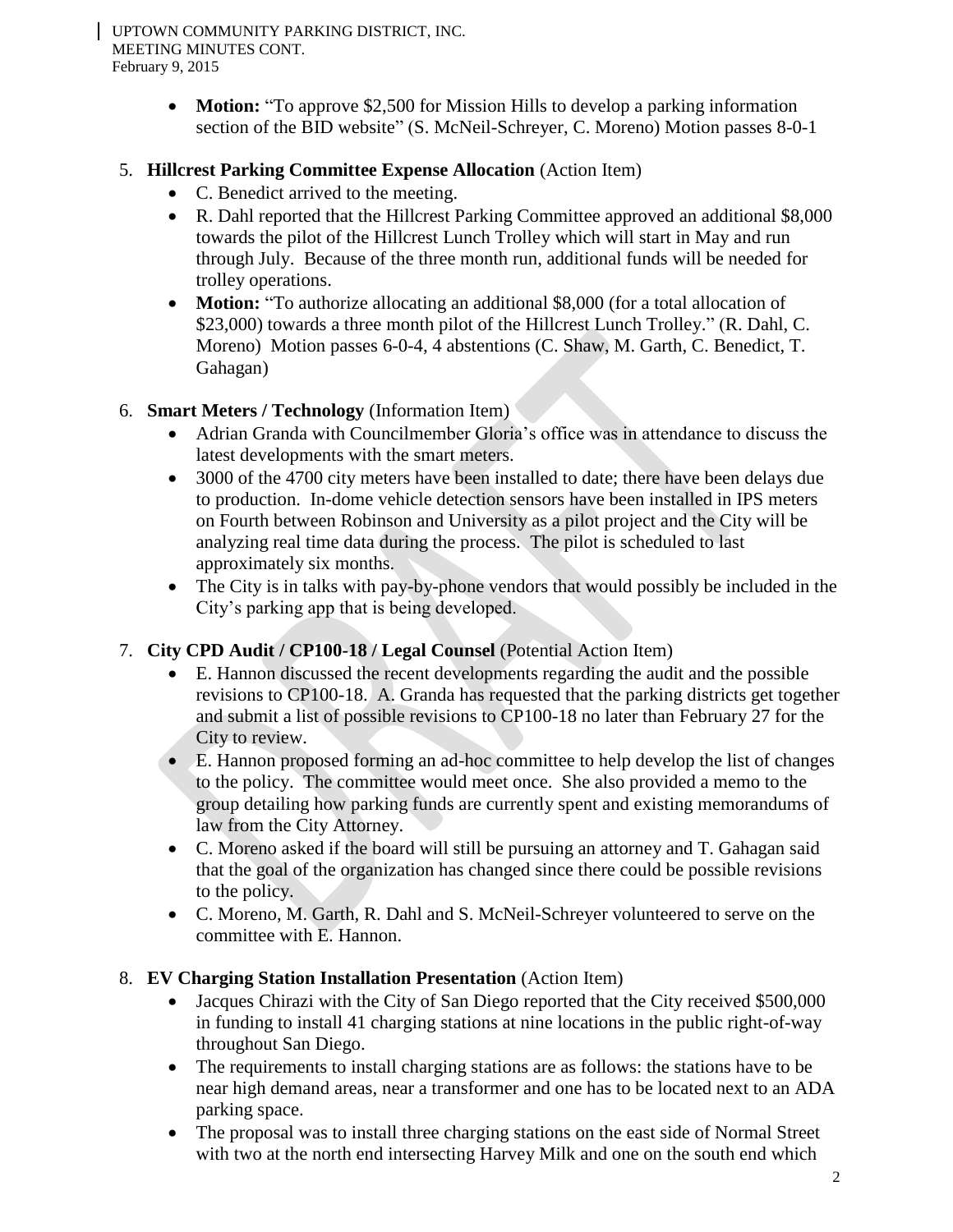will be next to existing ADA parking. Each charging station would have dual ports, so six parking spaces would be affected. In the ADA spots, anybody with an ADA placard can park in the space.

- T. Gahagan asked if the City looked into other areas of Hillcrest and J. Chirazi said that the City explored other locations but this location was the only viable option due to the proximity of the existing transformer and possible demand. T. Gahagan asked how frequently the charging stations in San Diego are currently utilized in a 24 hour period. J. Chirazi said that in the beach areas cars will park at charging stations up to 3-4 times a day and in Balboa Park frequently during museum hours.
- Louie Main with Salon Antoine spoke in opposition to the proposed charging station locations as they would impact business and said that the Normal Street median is always vacant. E. Hannon said that the meter on Normal Street is only at 6% utilization and the parking district is currently looking at lowering the rate and possibly extending the parking time up to eight hours to increase utilization.
- Ben Jackson, owner of 7-11 said that community outreach has not been thorough as he has not heard of this proposal until recently. He didn't see a problem with the installations of charging stations at the ADA parking spots, but opposed additional stations due to the lack of free parking during the day.
- C. Shaw said he was in favor of the charging stations and felt they would be utilized. He added that lowering the Normal Street median price to .25 cents per hour would be a great idea. E. Hannon asked J. Jimenez how long it would take to change pricing at Normal Street and he added that the change could happen within 2-4 weeks.
- C. Moreno said that there are major plans for Normal Street and didn't know if it was a good idea to install the stations if they would possibly need to be moved in the future.
- R. Dahl said that at the most recent Hillcrest Parking Committee meeting in January, a resident with the condos at the corner of Normal and Harvey Milk came in with a request to convert unrestricted parking on the north end of the block to 2-hour parking. He said that it might be a good idea to include a motion that would address time limited parking and the charging stations on Normal and the reduction of rates/increased time limit at the median.
- **Motion:** "To change the parking on the east side of Normal Street to 2-hour parking, to reduce hourly rates to .25 cents per hour / increase time limit to eight hours at the Normal Street median, to approve the proposal to install charging stations as proposed by the City of San Diego and to install appropriate signage about the rate change." (R. Dahl, C. Shaw) **Motion fails,** 3-2-5, 2 no votes (C. Moreno, S. McNeil Schreyer), 5 abstentions (D. Scott, M. Jacobs, T. Gahagan, M. Garth, C. Benedict)

# 9. **FY16 Budget and Action Plan Community Outreach** (Information item)

- E. Hannon announced that staff has been engaged and outreaching with the community with the upcoming budget for FY16. An advertisement about all community input sessions will go to print in the next Uptown News publication.
- One of the changes that possibly will be happening is to spread budgets out over five years with a City contract covering the same term.